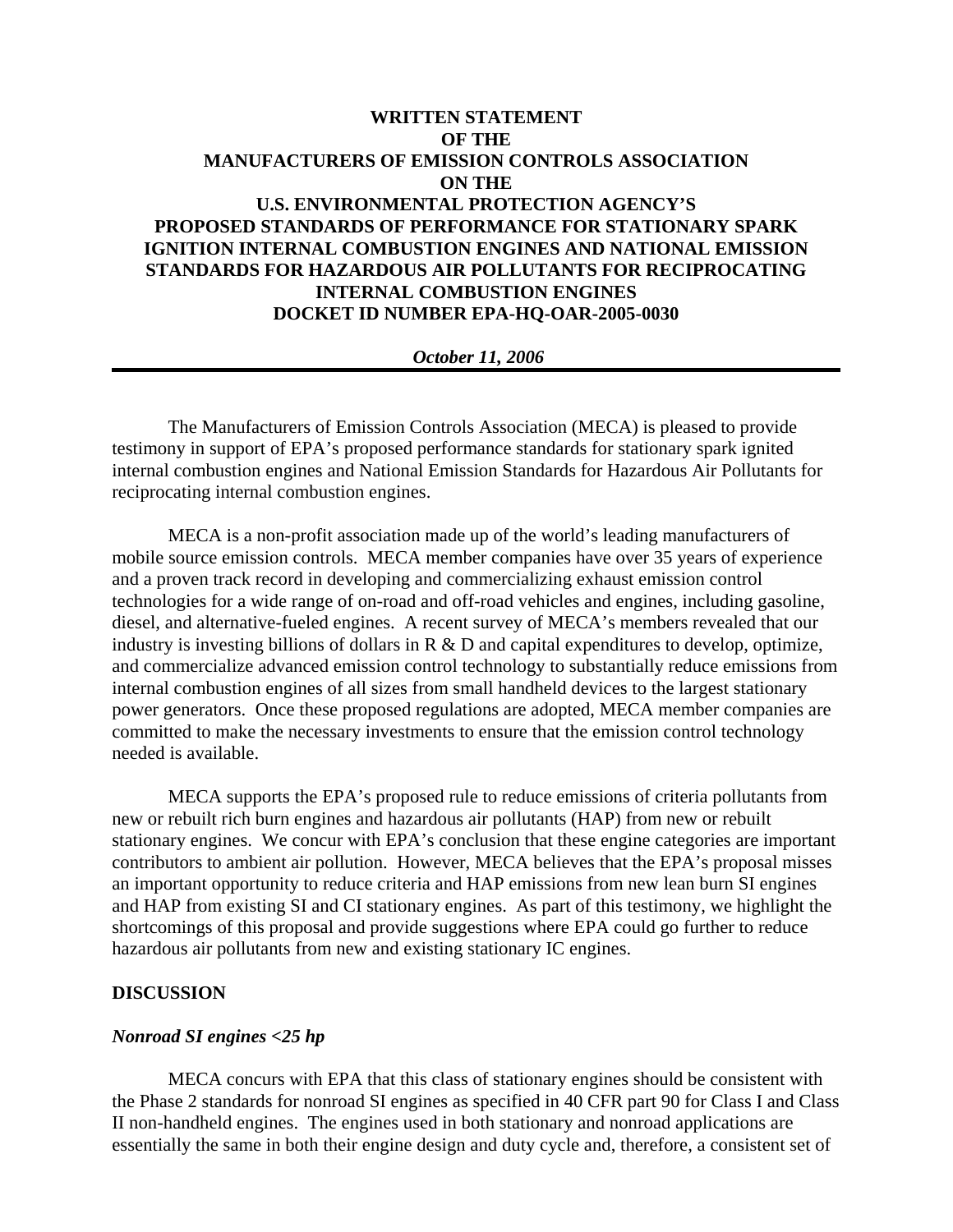standards makes sense. As EPA considers more stringent standards for nonroad SI engines less than or equal to 25 hp, we support the implementation of the new Phase 3 standards to stationary engines in this power range. When proposing its Phase 3 standards, we strongly urge EPA to harmonize the standards with California ARB's Tier 3 regulations that go into effect January 1, 2007 for Class I and Class II nonroad engines. MECA provided testimony to ARB's waiver request for emission control requirements for small off-road equipment and concurs with both ARB and EPA staff that emission control catalysts can be applied to this class of engines safely and effectively to reach THC + NOx levels as low as 6 g/hp-hr. Catalysts have been incorporated on over 500,000 lawnmowers in Europe since the late 1990s and tens of millions of small engine motorcycles and mopeds worldwide. MECA urges EPA to move forward quickly with issuing their own proposal for Phase 3 standards that is consistent with the emission levels required in California.

#### *Nonroad SI engines 25-50 hp*

The technology to reduce emissions from spark-ignited, off-road engines is based on automotive-type three-way catalyst closed-loop technology. This technology has been used on well over 300,000,000 automobiles with outstanding results. Three-way catalysts have also been used effectively on thousands of large, natural gas-fueled, reciprocating engines (so-called rich burn or stoichiometric natural gas engines) used for power production or pumping applications. These same catalyst technologies can be adapted to spark-ignited engines used in off-road mobile sources such as forklift trucks, airport ground support equipment, and portable generators independent of engine displacement. Closed-loop, three-way catalyst-based systems are already being used on these large, spark-ignited, off-road engines to meet EPA's 2004 3.0 g/bhp-hr HC + NOx standard. Closed-loop, three-way catalyst systems will also be the primary technology pathway for meeting EPA's and the ARB 2007 exhaust emission standard of 2.0 g/bhp-hr HC + NOx and the ARB 2010 standard of 0.6 g/bhp-hr  $HC + NOx$ . Retrofit kits that include air/fuel control systems along with three-way catalysts have been sold into the LPG-fueled fork lift industry for installation on uncontrolled engines (an LSI application) for nearly 10 years. Two of these systems have been verified in California, one of which can comfortably achieve 1 g/hphr HC+NOx, well below the 2.0 g/hp-hr in this proposal. In both new engine and retrofit applications, these closed-loop three-way catalyst systems have shown durable performance in these LSI applications, consistent with the excellent durability record of closed-loop three-way catalyst systems used in automotive applications for more than twenty-five years. EPA can go further with this proposal by following ARB's lead on this category of engines.

For small stationary engines less than 1 liter displacement and engine power between 25- 40 hp, it is unclear why EPA chose to exempt this narrow class of engines from the emission standards for stationary LSI gasoline engines  $> 25$  hp and rich burn engines  $> 25$  hp. Instead these engines are allowed to be certified as small nonroad, non-handheld SI engines and allowed to emit 4.5X the HC and NOx as engines with higher power ratings that are above 1000 cc displacement. This same loophole in the nonroad emission standards has already motivated engine manufacturers to develop engines that are just under 1000cc but have power ratings in excess of 25 hp and some as high as 48 hp. These engines are virtually identical to nonroad gasoline engines having greater than 1000 cc displacement and are used in the same applications, such as aerial lifts, generators, and other industrial equipment. We propose that the standards be distinguished solely by the horsepower rating of the engine irrespective of engine displacement.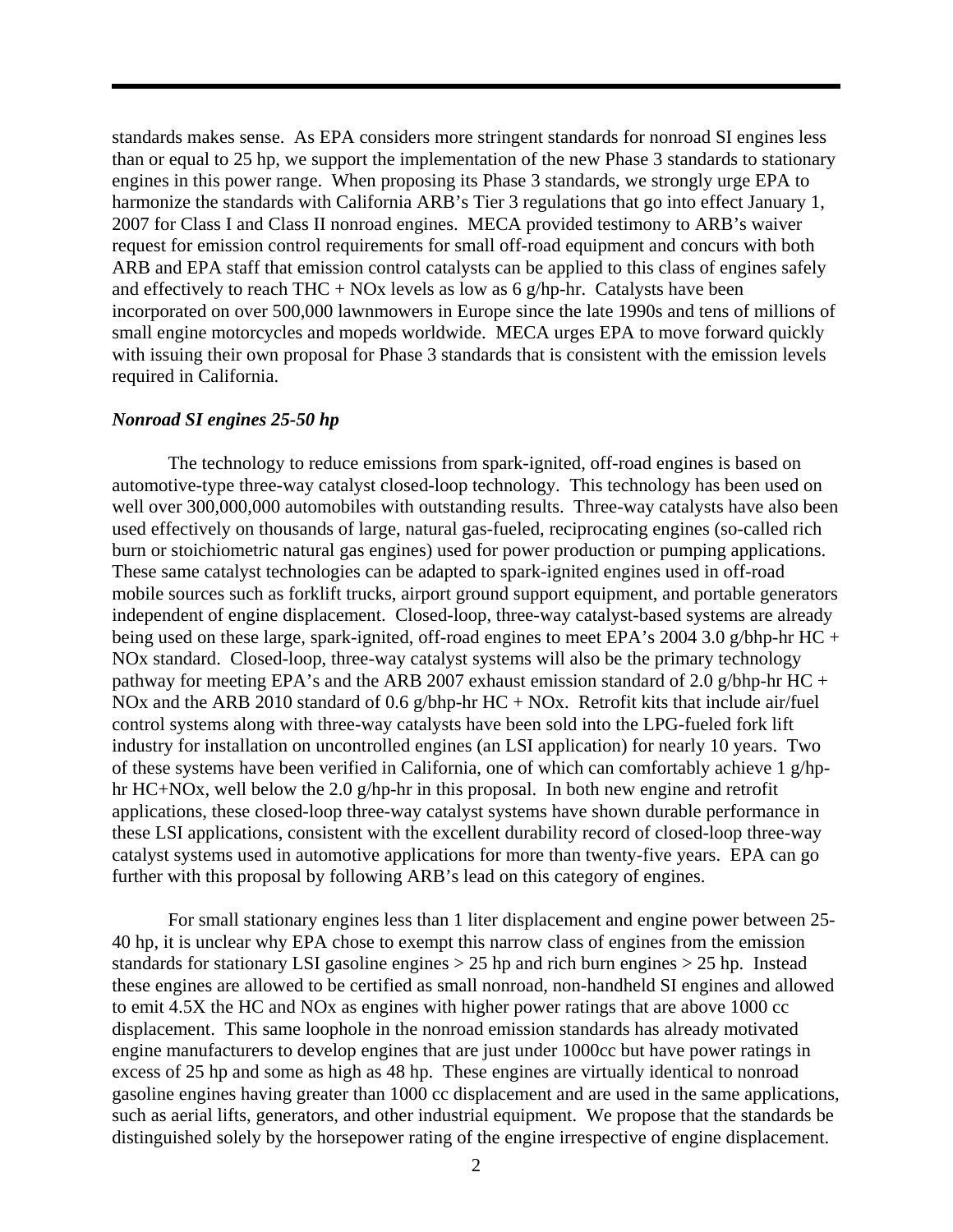#### *Stationary, Non-Emergency SI engines and SI Lean-Burn LPG engines >25 hp*

 For rich burn engines, MECA agrees with EPA's conclusion that non-selective catalytic reduction can be applied to meet the emission standards outlined in the NPRM. However, MECA believes that EPA is missing a significant opportunity to reduce emissions from new natural gas and lean burn engines by not setting standards that would require catalyst controls that are in use today such as oxidation catalysts (OC) and selective catalytic reduction (SCR) catalysts. EPA concludes in the proposal that the cost benefit does not justify putting any catalyst controls on these engines. Oxidation catalysts have been applied to over 250,000 nonroad diesel mobile source applications and hundreds of stationary lean burn SI engines. Over 50,000,000 diesel passenger cars and well over 1.5 million trucks and buses have been equipped with OCs. Oxidation catalysts are extremely effective in achieving 90% reduction of hazardous air pollutants such as HC and CO from lean burn engines. These catalysts also provide significant reductions in toxic emissions by eliminating benzene, formaldehyde, acetaldehyde, methanol and other HAP from the exhaust. Oxidation catalysts have been installed on a limited number of marine diesel applications, a duty cycle that closely mimics stationary operation. We estimate the operating costs of OC, applied to lean burn engines (500 hp) to be around \$400/ton (inclusive of catalyst depreciation) of the above pollutants.

 SCR technology is a proven NOx control strategy. SCR has been used to control NOx emissions from stationary sources for over 15 years. One manufacturer has installed hundreds of SCR emissions control systems on stationary diesel and natural gas IC engines from 10 MW Detroit Diesel 1635 type installations to several hundred horsepower Cummins 150DGFA engines. The systems have been in continuous operation since the late 1980s, providing >80% NOx reduction. Newer units are providing co-benefits of >90% NOx, >80% CO, and >70% VOC.

Recently, urea-SCR technology has been applied to select mobile sources including trucks, marine vessels, and locomotives. In 2005, SCR using a urea-based reductant has been introduced on a large number of on-road diesel heavy-duty engines to help meet the Euro 4 heavy-duty NOx emission standards. SCR is also being given serious consideration by engine manufacturers for complying with future on-road heavy-duty diesel engine emission standards in both the U.S. and Japan (in the 2009-2010 timeframe). Applying SCR to diesel-powered engines provides simultaneous reductions of NOx, PM, and HC emissions. Since the mid-1990s, SCR technology using a urea-based reductant has been installed on a variety of marine applications in Europe including ferries, cargo vessels, and tugboats with over 200 systems installed on engines ranging from approximately 450 to 10,400 kW. These marine SCR applications include the design and integration of systems on a vessel's main propulsion engines and auxiliary engines. This technology is capable of achieving in excess of 80% NOx conversion efficiency. An SCR system on a 375-500 hp engine can cost \$6000/ton of NOx reduced inclusive of catalyst replacement costs (assuming 2800 hrs/yr operation).

 MECA agrees with the cost estimates that EPA used in their cost-effectiveness analysis in preparing this rule. However, the final cost benefit analysis and conclusions rely on an estimate of the number of operating hours. EPA assumed a value of 1000 hours/year, which we believe is a significant underestimation. In most cases, our members have reported pump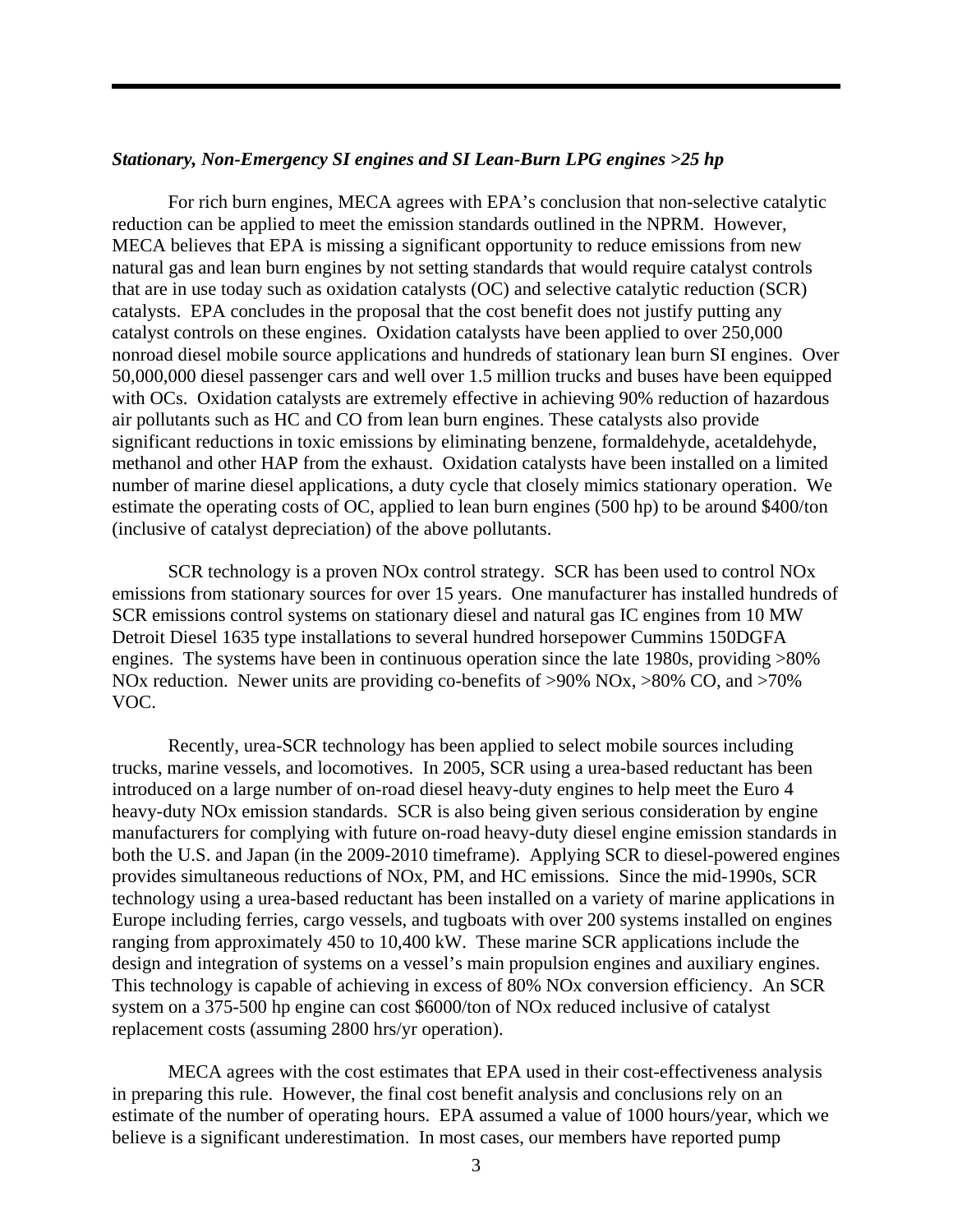engines and primary gensets operating upwards of 3000 hours and, in some cases, 8000 hours/year. Since the cost benefit analysis and conclusions rely heavily on the operating hours assumed, one can easily overestimate the costs of maintaining the catalyst system on these engines. Furthermore, even a relatively inexpensive oxidation catalyst can provide significant multi-pollutant co-benefits in reducing CO, HC, VOC, and SOF and, therefore, EPA should go further by setting standards that would require emissions controls on all stationary reciprocating internal combustion engines.

# *Stationary SI Landfill/Digester Gas Engines*

 The EPA considered this category of stationary engines in their proposal. In their analysis, consideration was given to HAP reduction technology, such as oxidation catalysts. The gases used to operate these engines may contain compounds, such as siloxanes, that may poison catalysts and limit their life. Therefore, the final standards were set to levels that could be achieved by engine modifications or on engine controls. Technology is available for handling siloxanes and cleaning the digester and landfill gases. At least one manufacturer has installed 80-100 commercial systems around the world over the past 10 years specifically for the clean-up of siloxanes. Many of these systems have been installed in conjunction with emission control devices allowing the use of catalysts on systems as large as 28 MW. With energy sustainability becoming a significant priority by the U.S. government and of increasing interest among the general public, this type of fuel represents a renewable fuel source. In a supportive regulatory environment, new technologies are likely to develop and grow and facilitate the use of add-on emission controls on this category of engines. MECA believes that the EPA should seize the opportunity and set future standards to clean up these engines with existing, inexpensive oxidation catalysts.

# *National Emission Standards for Hazardous Air Pollutants for Stationary SI and CI Engines*

 As part of their proposal, EPA has chosen to limit hazardous air pollutants from both spark ignition and compression ignition engines under the reciprocating internal combustion engine (RICE) National Emission Standards for Hazardous Air Pollutants (NESHAP). HAP emissions are known to contribute significantly to air pollution which can endanger public health and welfare. MECA believes that the current proposal does not go far enough to limit HAP from new lean burn or existing SI and CI engines by not requiring emission control devices. We believe that the EPA is missing an important opportunity to make a significant impact to the emissions inventory from existing stationary engines by requiring the application of emission controls, similar to those that are common today on mobile sources. Tens of millions of DOCs have been installed on new diesel engine applications. These catalysts represent some of the most cost-effective and maintenance-free technologies available for retrofit on even the oldest engines. We have discussed the application of these catalysts on new lean burn engines above; however, the same types of catalysts have been successfully retrofit to existing off-road and stationary engines.

For stationary lean burn and diesel (CI) engines, the application of DOCs is limited; however, the technology has been applied to some large, stationary diesel engines. An example of this is the installation of DOCs on an emergency generator in California in 2000. The engine is a Cummins KTA50-G9 rated at 1,650 kW. The DOC installed on this large diesel engine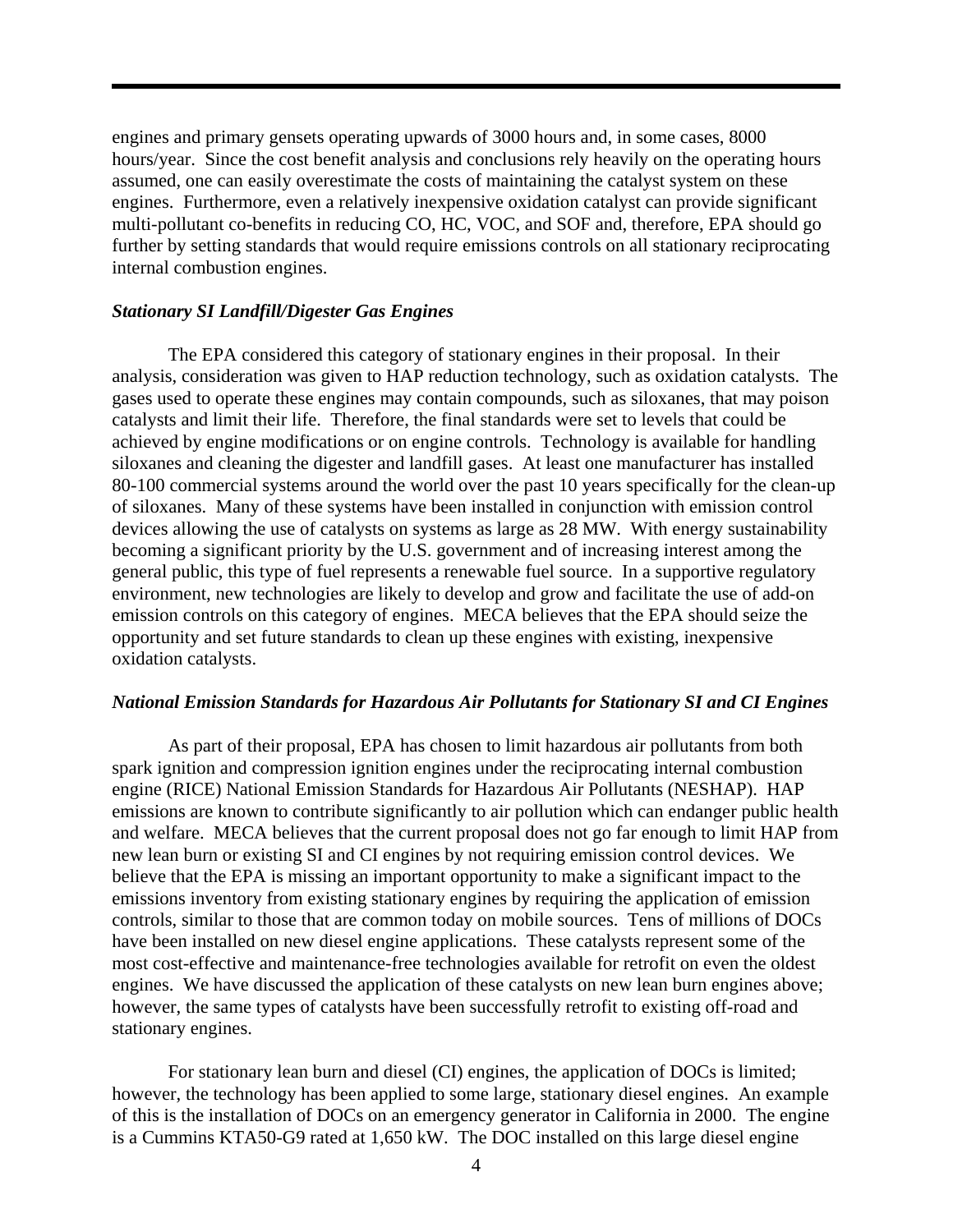provides odor control as well as reducing PM, CO, and hydrocarbon emissions. Several other DOC installations on stationary engines or tests of DOCs on stationary engines are listed in the ARB staff stationary engine report available at: [www.arb.ca.gov/regact/statde/statde.htm.](http://www.arb.ca.gov/regact/statde/statde.htm) Oxidation catalysts have also been installed on ferries operating around Hong Kong and have been effective in reducing particulate emissions.

EPA's proposal has suggested that the retrofit of catalyzed diesel particulate filters to stationary CI engines is not cost-effective. There is a wealth of experience where catalyzed diesel particulate filters (CDPFs) have been installed on both on- and off-road in-use vehicles. Over 200,000 on-road heavy-duty vehicles worldwide have been retrofit with CDPFs and over two million new diesel passenger cars in Europe have been equipped with this technology since 2000. In North America, CDPFs will become standard equipment on new U.S. highway heavyduty diesel engines starting in 2007 (to meet EPA's 2007 highway heavy-duty engine particulate standard of 0.01 g/bhp-hr).

For nonroad engines, CDPFs have been successfully installed and used on mining, construction, and materials handling equipment where vehicle integration has been challenging. These nonroad applications include the use of both passive and active filter regeneration strategies. Active nonroad DPF options include diesel fuel injection strategies, engine throttling strategies, the use of electrical heating elements, and fuel burners. Over 20,000 active and passive systems have been installed on nonroad applications as either original equipment or as a retrofit worldwide. Some nonroad filter systems have been operated for over 15,000 hours or over five years and are still in use.

Particulate filters, many employing active regeneration strategies such as fuel burners or electrical resistance heaters, have also been used on over 100 locomotives in Europe since the mid-1990s, providing in excess of an 85 percent reduction in particulate matter (PM) emissions. Some of these systems have been operating effectively for over 650,000 kilometers.

Large stationary diesel engines used for both primary and back-up power generation have also been installed with CDPF systems to control particulate emissions. Perhaps the most comprehensive information on the application of CDPFs to stationary diesel engines can be found in the California Air Resources Board staff report referenced previously. This report includes lists of CDPF applications and reports on operating experience on large stationary engines in California. The California experience includes numerous DPF installations on large engines rated above 600 kW, including Caterpillar 3516 engines rated in the 1490-2120 kW range. Operating experience with these large engine DPF systems has been generally good with DPFs providing 85% or larger reductions in particulate matter compared to uncontrolled levels. More recently, in July 2005, the California Energy Commission published a report detailing the emission performance of back-up diesel generators with a variety of power ratings equipped with exhaust emission controls including DOCs, passive DPFs, and active DPFs (this report is available at: [www.energy.ca.gov/pier/final\\_project\\_reports/CEC-500-2005-049.html\)](http://www.energy.ca.gov/pier/final_project_reports/CEC-500-2005-049.html). The DPFs evaluated in this program were again found effective in reducing PM emissions by more than 85% compared to uncontrolled baseline levels. Currently several manufacturers have been verified under ARB's diesel retrofit verification program with DPF technology for stationary diesel engines. These DPF technologies have been verified as Level 3 technologies (>85% particulate matter reduction) for a wide range of diesel engines used in stationary applications.